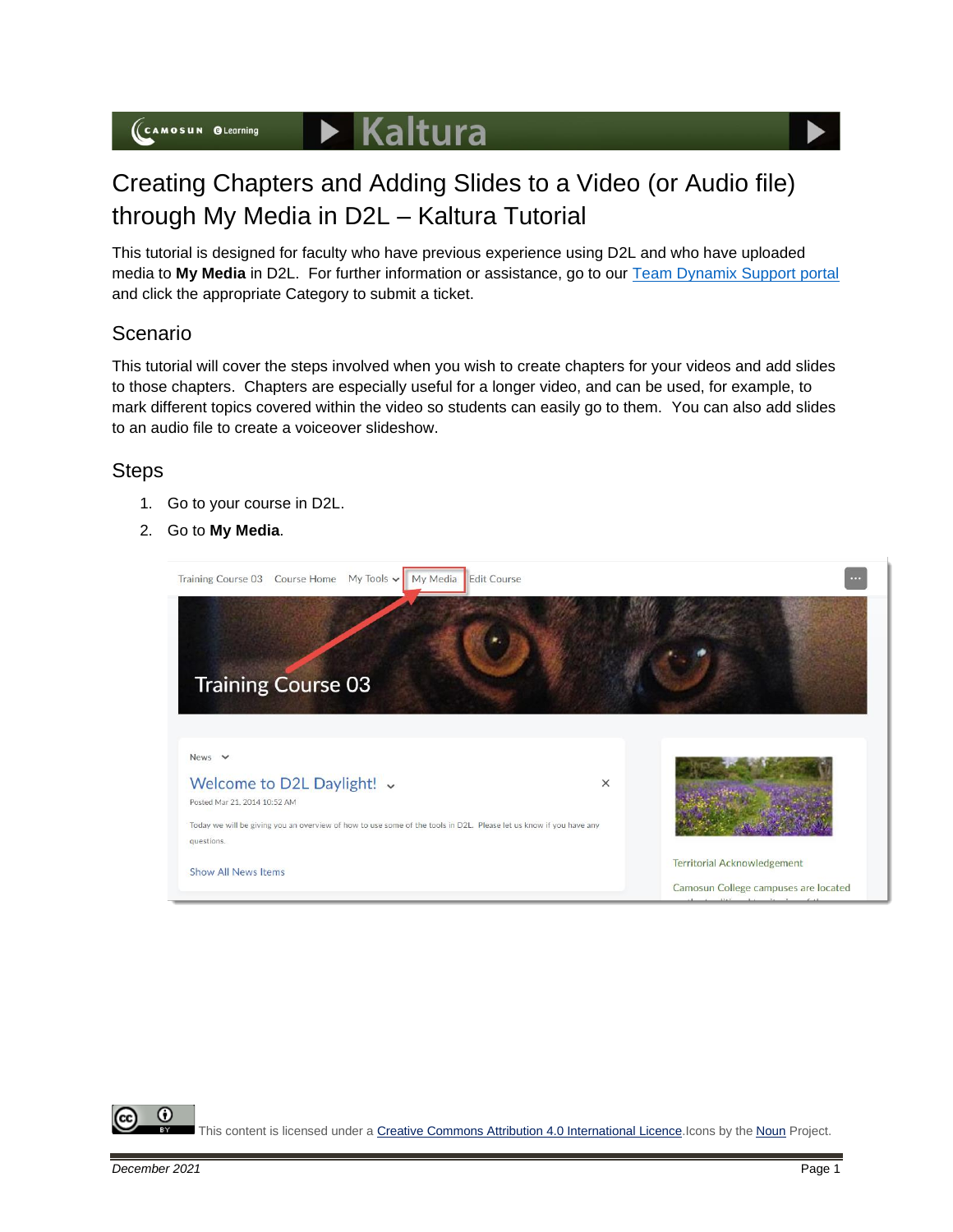3. Click the **Edit** icon (the pencil) to the right of the media piece you wish to edit. For the purposes of this tutorial, we will work with a video.

| My Media                                                                       |                                                                                                | $\mathbb{C}^2$                  |
|--------------------------------------------------------------------------------|------------------------------------------------------------------------------------------------|---------------------------------|
| Q   Search My Media                                                            |                                                                                                |                                 |
| Sort by Most Recent v View All Statuses v View Video v View Media I Own v<br>画 |                                                                                                | <b>O</b> Add New v<br>ACTIONS ~ |
| 69<br><b>Media Elements</b><br><b>Defined</b><br>Private                       | media-elements-defined<br>video<br>caption complete<br>media<br>test<br>$\circ$<br>An hour ago |                                 |
|                                                                                | <b>AV-Edit Progression</b>                                                                     | 10                              |

4. Click **Timeline**.

| Г<br>41) | $0:00$ / 12:04      |                        |      |            |           |           |          |   | $\begin{array}{ccc} \circ & \bullet & \bullet & \bullet & \bullet \end{array}$ |            | <b>D</b> Launch Editor |               |  |
|----------|---------------------|------------------------|------|------------|-----------|-----------|----------|---|--------------------------------------------------------------------------------|------------|------------------------|---------------|--|
| Details  | Options             | Collaboration          |      | Thumbnails |           | Downloads | Captions |   | Attachments                                                                    |            | Timeline               | Replace Video |  |
|          | Name:<br>(Required) | media-elements-defined |      |            |           |           |          |   |                                                                                |            |                        |               |  |
|          | Description:        | Black v                | Bold | Italic     | Underline | 津         | 這        | 疆 | Σ.                                                                             | $^{\circ}$ | $\blacksquare$         |               |  |
|          |                     | Enter Description      |      |            |           |           |          |   |                                                                                |            |                        |               |  |
|          |                     |                        |      |            |           |           |          |   |                                                                                |            |                        |               |  |

 $\overline{\odot}$ (cc This content is licensed under [a Creative Commons Attribution 4.0 International Licence.I](https://creativecommons.org/licenses/by/4.0/)cons by the [Noun](https://creativecommons.org/website-icons/) Project.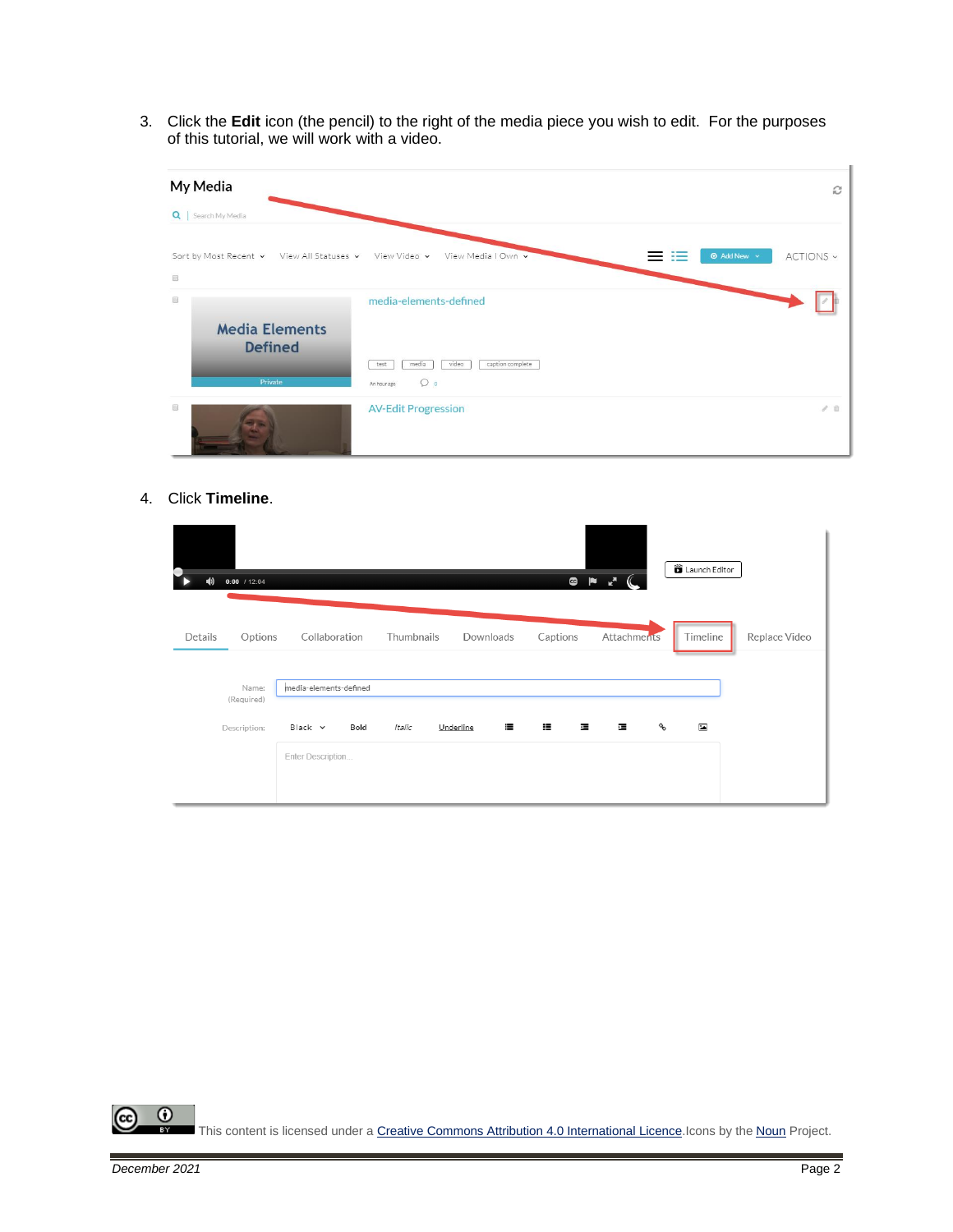5. Play the video to the point you want to create a new Chapter, pause it, then click on the timeline at that point (there is a red vertical line which moves along the timeline as the video plays), and click the **New Chapter** icon (the one on the top, to the left of the timeline).



6. The Chapter editing area will open. Here you can add a Chapter Thumbnail, either by clicking **Auto** (where Kaltura will set a thumbnail) or **Upload** (so you can add your own image). Add any Chapter information (**Title**, **Description**, **Tags**) you like – we recommend adding a Chapter Title at the very least. Then click **Save**.



 $\odot$ This content is licensed under [a Creative Commons Attribution 4.0 International Licence.I](https://creativecommons.org/licenses/by/4.0/)cons by the [Noun](https://creativecommons.org/website-icons/) Project.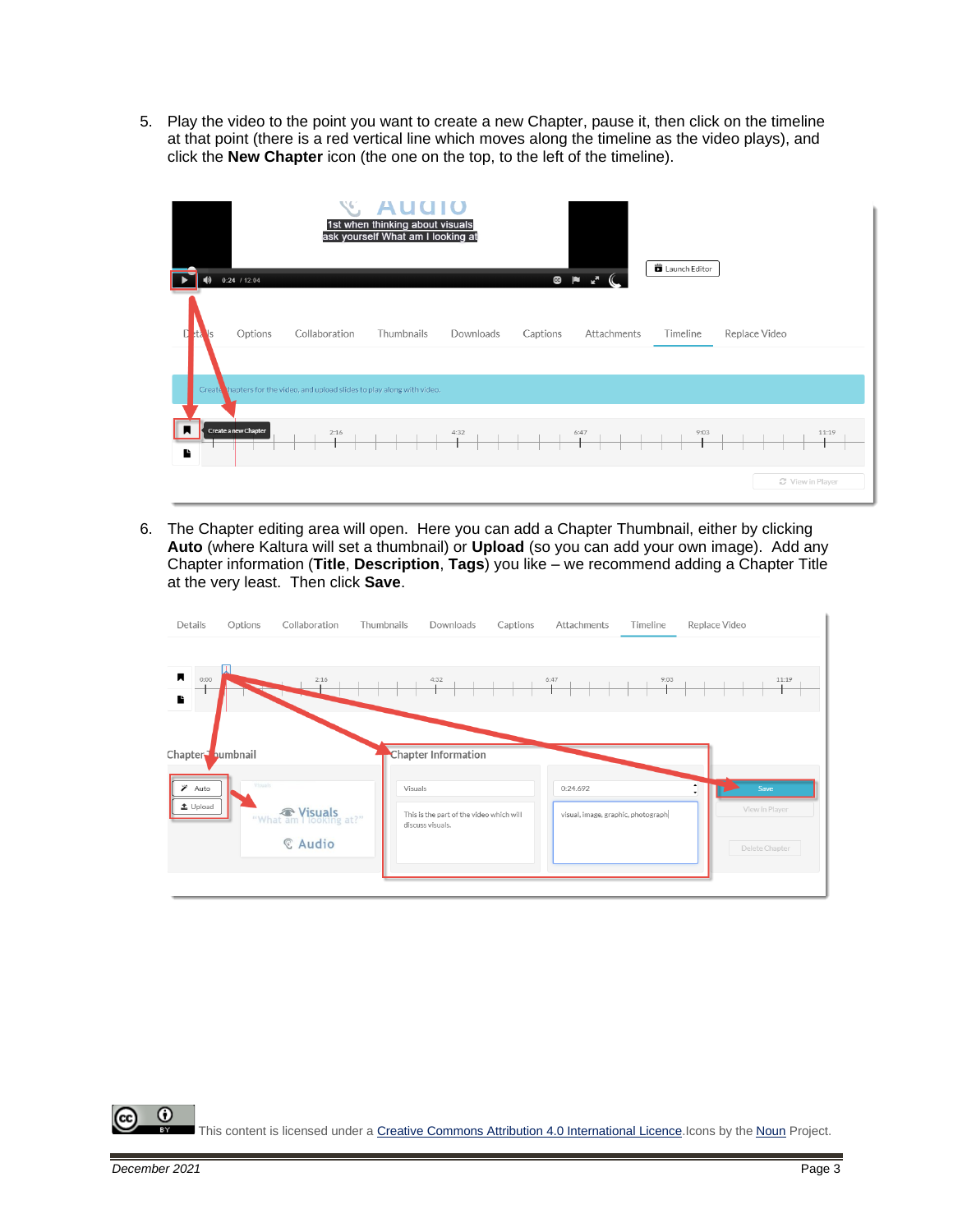7. After you have saved your Chapter, you can click **View in Player** to preview the Chapter, or click **Delete Chapter** to delete it.



If you have clicked **View in Player**, scroll up to the video and click the hamburger icon at the top left to open the new Chapters panel.



 $\odot$ This content is licensed under [a Creative Commons Attribution 4.0 International Licence.I](https://creativecommons.org/licenses/by/4.0/)cons by the [Noun](https://creativecommons.org/website-icons/) Project.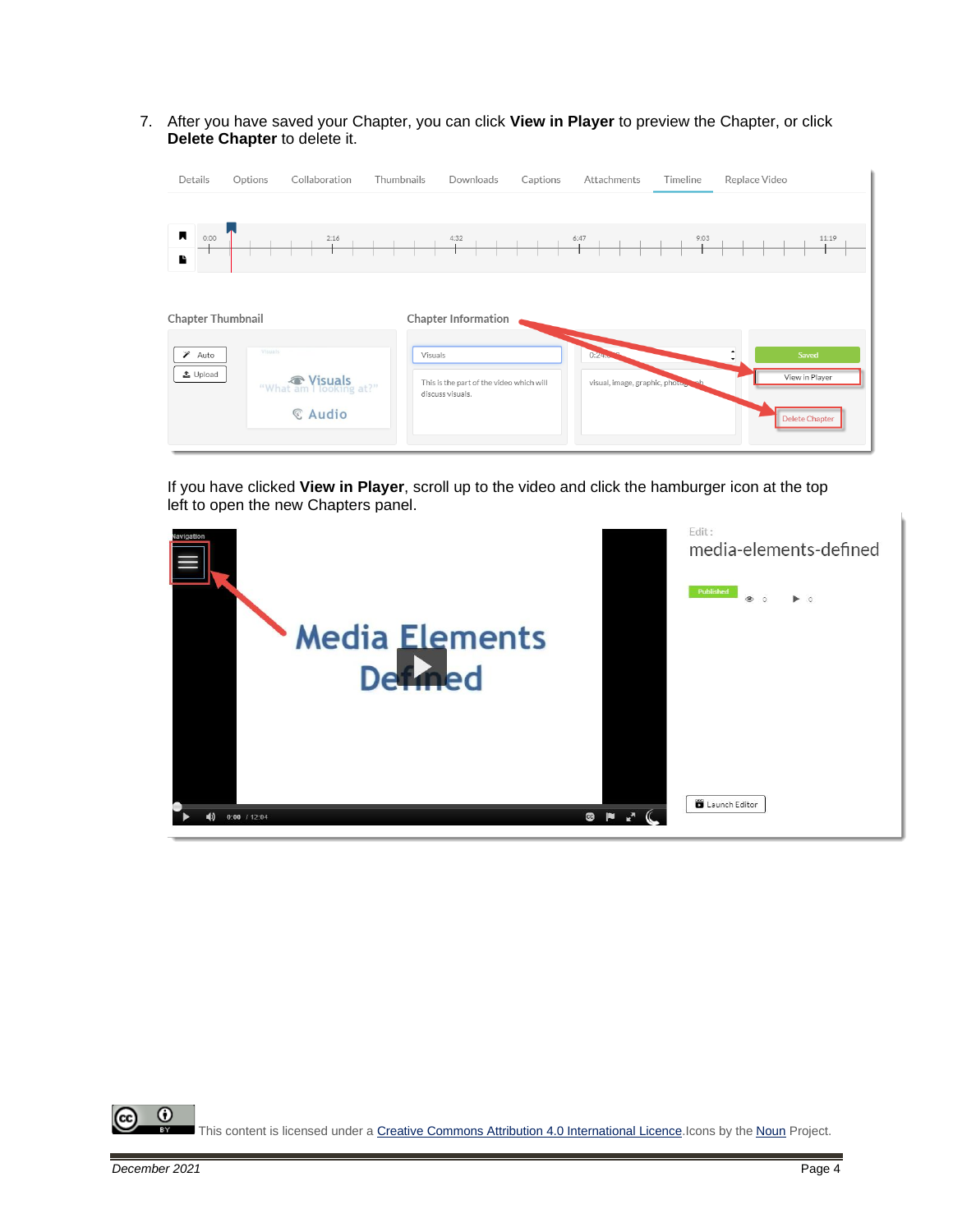8. To add a Slide to a video or audio file, play the video/audio to the spot you want to add a slide, pause it, click on the timeline, and click the **Create a New Slide** icon (on the bottom, to the left of the timeline). The Slide Information editing area will open. Here you can click **Upload a slide image** (the icon on the far left) to upload an image from your device. You will then see your image in the small window next to the **Upload** icon. Add Slide Information (**Title**, **Description**, **Tags**) you like – we recommend adding a Title at the very least. Then click **Save**.

| Details               | Options | Collaboration | Thumbnails | Downloads                                | Captions | Attachments                | Timeline | Replace Video               |
|-----------------------|---------|---------------|------------|------------------------------------------|----------|----------------------------|----------|-----------------------------|
| 0:00<br>n             |         | 2:16          |            | 4:32                                     |          | 6:47                       | 9:03     | 11:19                       |
| Upload Slide Required |         |               |            | Slide Information<br>Kitty Photo Example |          | 0:43.326                   |          | Save<br>۷<br>View in Player |
| ÷                     |         |               |            | This is another example of a photo       |          | visuals, still, photograph |          | Delete Slide                |

9. After you have saved your Slide, you can click **View in Player** to preview the Slide in the video (as we did for Chapters), or click **Delete Slide** to delete it.